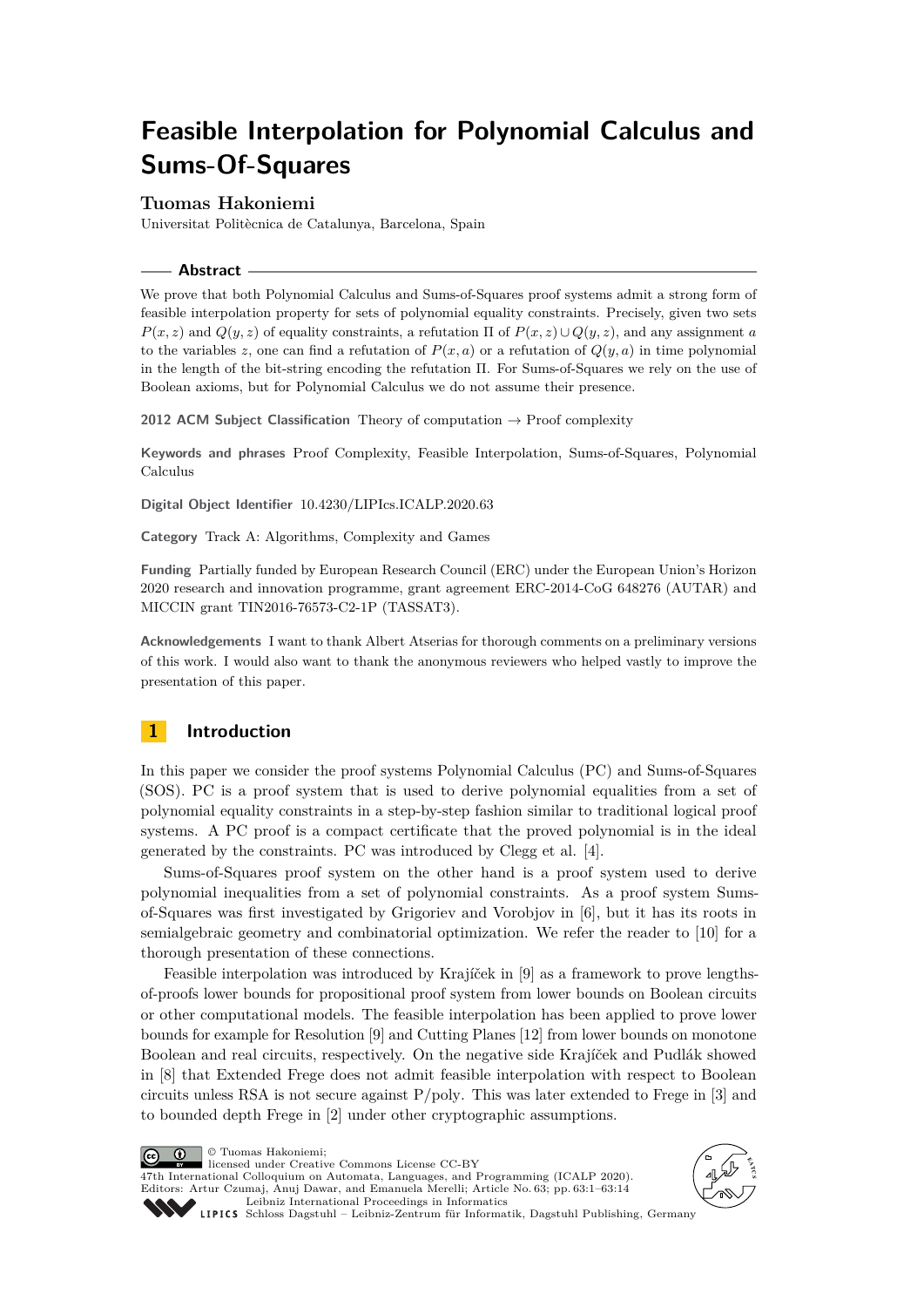## **63:2 Feasible Interpolation for Polynomial Calculus and Sums-Of-Squares**

We will prove here feasible interpolation for both PC and SOS for equality constrains  $P(x, y)$  and  $Q(y, z)$  in disjoint sequences  $x, y$  and  $z$  of variables. We show that for both proof systems given a refutation  $\Pi$  of  $P(x, z) \cup Q(y, z)$  and an assignment *a* to the variables *z*, one can in polynomial time in the bit-complexity of  $\Pi$  find a refutation of  $P(x, a)$  or a refutation of  $Q(y, a)$ . Previously, a form of feasible interpolation for PC was proven for degree bounded PC-refutations by Pudlák and Sgall [\[13\]](#page-13-6). We know of no previous results on feasible interpolation for Sums-of-Squares proofs.

From [\[4\]](#page-12-0) we know that PC is degree-automatable: any degree *d* proof can be found in time  $n^{O(d)}$ . The same is not true in general for SOS, since the coefficients in a small degree proof might be exceedingly large. This was first noted by O'Donnell in [\[11\]](#page-13-7). O'Donnell demonstrated a simple system of polynomial constraints that admit a degree 2 proofs of non-negativity, so that every degree 2 proof necessarily has coefficients of exponential bitcomplexity. Later the example of [\[11\]](#page-13-7) was strengthened by Raghavendra and Weitz in [\[14\]](#page-13-8) by giving a system of constraints over the Boolean cube that have proofs of non-negativity of degree 2, but any proof of degree less than  $O(\sqrt{n})$  must have exponential bit-complexity.

In view of these issues on the bit-complexity of SOS, the question arises whether doubly exponential coefficients can pose a problem for feasible interpolation. However we show that we can use the given refutation of  $P(x, z) \cup Q(y, z)$  to bound the coefficients appearing in a refutation of  $P(x, a)$  or a refutation of  $Q(y, a)$ .

Our proofs rely on a 'semantic' characterizations of refutations with bounded resources. A standard way to prove lower bounds in proof complexity is to exhibit a 'semantic' object whose existence is in contradiction with the existence of refutations with bounded resources. These include the reduction operators first used in [\[15\]](#page-13-9) against low-degree PC-refutations, the *d*designs first used in [\[1\]](#page-12-3) against low-degree Nullstellensatz refutations and pseudoexpectations first used in [\[6\]](#page-13-0) against low-degree Sums-of-Squares refutations. In many cases these objects actually characterize the associated classes of refutations, and thus they, from a logical point of view, give soundness and completeness theorems for resource bounded refutations. If soundness of these characterizations can be used to prove lower bounds, the completeness properties are useful in establishing upper bounds on proofs as exemplified by the proofs of Theorems [3](#page-4-0) and [9](#page-8-0) below.

**Main results.** Let  $P(x, z)$  and  $Q(y, z)$  be sets of polynomial equations, where x, y and z are disjoint sequences of variables. Our main results are as follows:

- $\blacksquare$  For any finite field  $\mathbb F$  there is a polynomial time algorithm that given a PC-refutation of  $P(x, z) \cup Q(y, z)$ , and an assignment *a* to the variables *z*, outputs a PC-refutation of  $P(x, a)$  or a PC-refutation of  $Q(y, a)$ . (Theorem [5\)](#page-6-0)
- There is a polynomial time algorithm that given an SOS-refutation of  $P(x, z) \cup Q(y, z)$ over the Boolean hypercube and a Boolean assignment *a* to the variables *z* outputs an SOS-refutation of  $P(x, a)$  over the Boolean hypercube or an SOS-refutation of  $Q(y, a)$ over the Boolean hypercube. (Theorem [14\)](#page-12-4)

**Proof methods.** We study the two systems in two separate parts. Each part follows the same outline. First we define a suitable class of proofs and its semantic counterpart. We define proofs over some fixed set of monomials. The idea is to shift the focus from trying to obtain size-of-proof upper bounds directly to proving the existence of proofs that use only monomials from some small set *S*. The corresponding semantic operators are then defined on the vector space of all polynomials which are linear combinations of elements of *S*.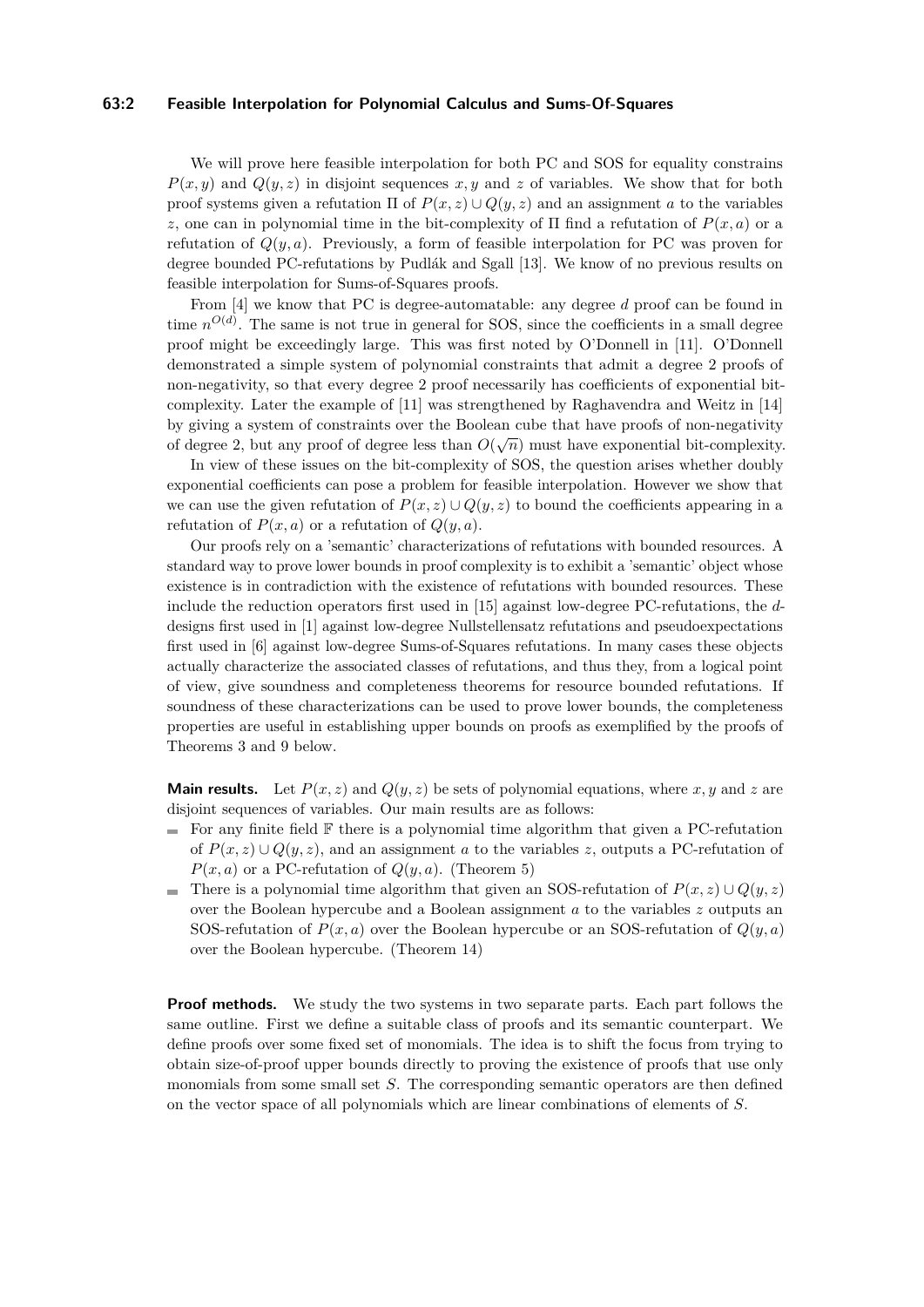Secondly we prove a feasible disjunction property for the system using the obtained semantic characterizations. Given a refutation of  $P(x) \cup Q(y)$ , where *x* and *y* are disjoint sequences of variables, we can define sets  $S_x$  and  $S_y$  whose size are polynomial in the size of the given refutation, such that either  $P(x)$  has a refutation over  $S_x$  or  $Q(y)$  has a refutation over *Sy*.

Finally we argue that the refutations whose existence is guaranteed by the feasible disjunction property can be found in time polynomial in the size of the underlying set of monomials. For PC we give a simple proof search algorithm, and for SOS we use the ellipsoid algorithm to search for a proof after meeting sufficient conditions for polynomial run-time.

## **2 Preliminaries**

## **2.1 Polynomials and the Boolean Ideal**

A monomial is a product of variables. A term over a field  $\mathbb F$  is a product of a non-zero element of  $\mathbb{F}$ , called the coefficient of the term, and a monomial. A polynomial is a finite sum of terms, i.e. a finite linear combination of monomials. We write  $\mathbb{F}[x]$  for the set of all polynomials over a field  $\mathbb{F}$ . In particular  $\mathbb{R}[x]$  denotes the set of all monomials with real coefficients. For any set *S* of monomials we denote by  $\mathbb{F}[S]$  the set of all linear combinations of monomials from *S*. For any  $p \in \mathbb{R}[x]$  we denote by  $||p||$  the largest absolute value of a coefficient that appears in *p*.

For SOS we consider polynomials over *n* pairs of twin variables  $x_1, \ldots, x_n, \bar{x}_1, \ldots, \bar{x}_n$ . The intended meaning is that the variables range over Boolean values {0*,* 1} and that a pair of twin variables assumes opposite values. Accordingly we define the Boolean ideal  $I_n$  to be the ideal generated by the Boolean axioms  $\{x_i^2 - x_i, x_i + \bar{x}_i - 1 : i \in [n]\}.$  We write  $p \equiv q$ mod  $I_n$  if  $p - q \in I_n$ .

The Boolean axioms form a Gröbner basis for the Boolean ideal. This is readily seen using the Buchberger's criterion. The important consequence of this for our purposes is that the multivariate division algorithm with respect to the Boolean axioms leaves a unique remainder, and in particular the remainder is 0 if and only if  $p \in I_n$ . For more information on multivariate division and Gröbner bases, we refer the reader to [\[5\]](#page-12-5).

## **2.2 Polynomial Calculus and Sums-of-Squares proofs**

Let *Q* be a set of polynomials over an arbitrary field F. We think of elements of *Q* as equality constraints  $q = 0$ . Let p be another polynomial. A PC-proof of p from Q is a sequence *p*<sub>1</sub>*,..., p*<sup>*i*</sup> of polynomials such that  $p_\ell = p$  and for each  $i \in [\ell]$  one of the following hold:

- (i)  $p_i \in Q$ ;
- (ii) there are  $j, k < i$  and  $a, b \in \mathbb{F}$  such that  $p_i = ap_j + bp_k$ ;
- (iii) there is  $j < i$  and a variable  $x$  such that  $p_i = xp_j$ .

A PC-proof of *p* from *Q* is a certificate that *p* is in the ideal generated by *Q*. A PC-refutation of *Q* is a PC-proof of 1 from *Q*.

Let now *Q* be a set of real polynomials over *n* pairs of Boolean variables. A Sums-of-Squares proof of non-negativity of *p* from *Q* over the Boolean hypercube is a polynomial equality of the form

<span id="page-2-0"></span>
$$
p = \sum_{i \in [k]} r_i^2 + \sum_{q \in Q} t_q q + \sum_{i \in [n]} \left( u_i \left( x_i^2 - x_i \right) + v_i \left( x_i + \bar{x}_i - 1 \right) \right),\tag{1}
$$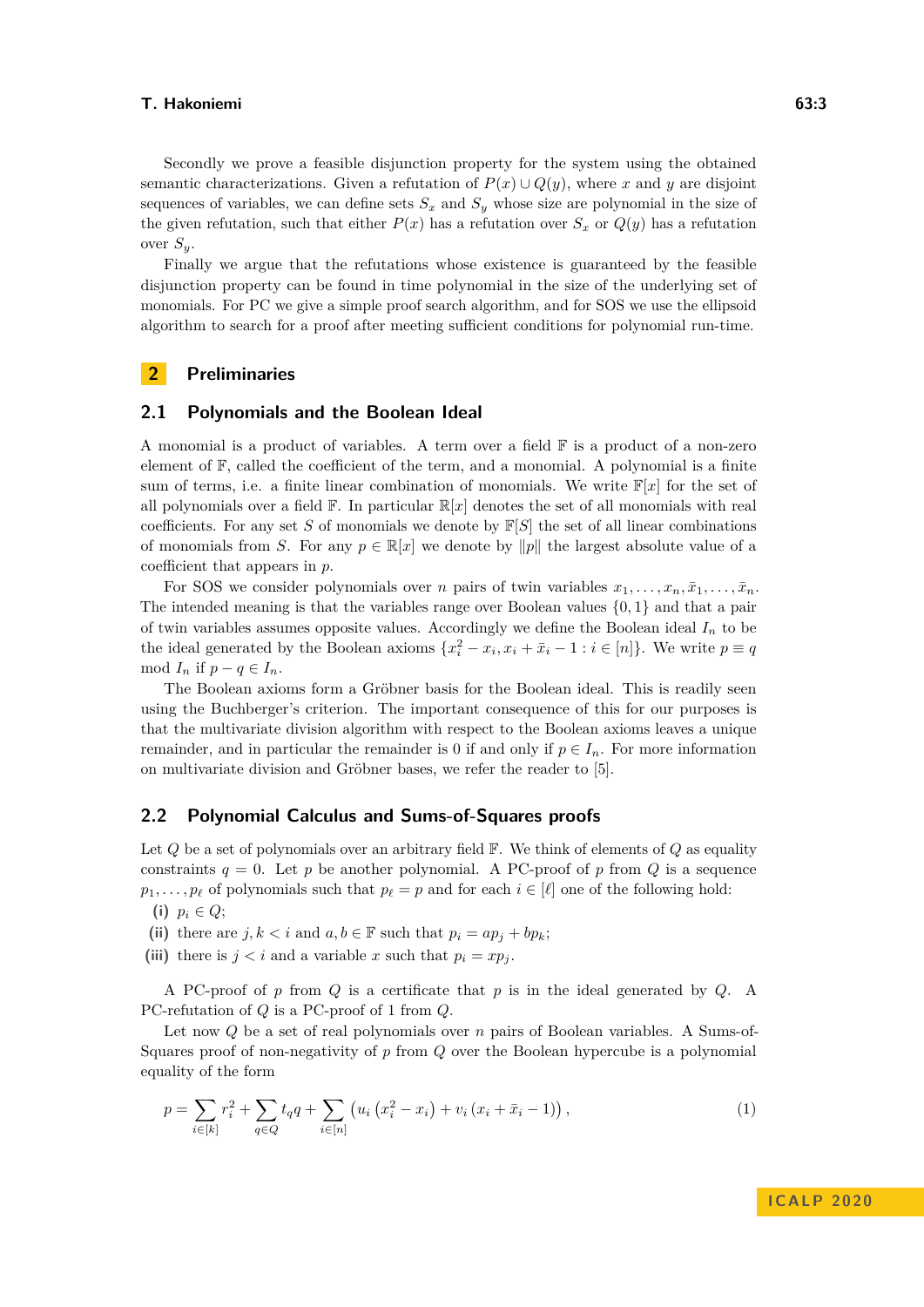#### **63:4 Feasible Interpolation for Polynomial Calculus and Sums-Of-Squares**

where  $r_i, t_q, u_i$  and  $v_i$  are arbitrary real polynomials. An SOS refutation of  $Q$  over the Boolean hypercube is a proof of non-negativity of  $-1$ . Usually we will simply write the SOS proof [\(1\)](#page-2-0) as

$$
p \equiv \sum_{i \in [k]} r_i^2 + \sum_{q \in Q} t_q q \mod I_n
$$

and omit the explicit lifts of the Boolean axioms.

# **3 Feasible interpolation for Polynomial Calculus**

## **3.1 PC proofs over a set of monomials**

Let *Q* be a set of polynomials over field  $\mathbb{F}$  and let *S* be a set of monomials containing all the monomials in *Q* and the empty monomial 1. Let  $\hat{S} = S \cup xS$ , where  $xS = \{xm : m \in$ *S* and *x* is a variable}. A PC-proof of *p* from *Q* over *S* is a PC-proof of *p* from *Q*, where only monomials from the set  $\hat{S}$  appear, and the inference rule  $p/xp$  is only applied when  $p \in \mathbb{F}[S]$ . Denote by  $PC_S(Q)$  the set of all *p* such that there exists a PC-proof of *p* from *Q* over *S*.

Let now  $\lt$  be a total order on  $\hat{S}$  satisfying the following two conditions:

- (i)  $1 \leq m$  for any  $m \in \hat{S}$ ;
- (ii) if  $m \in S$  and  $m' \in \hat{S} \setminus S$ , then  $m < m'$ .

The leading monomial of a polynomial  $p \in \mathbb{F}[\hat{S}]$ , denoted  $LM(p)$ , is the largest monomial with respect to  $\lt$  that appears in  $p$  with a non-zero coefficient. The leading term of a polynomial  $p \in \mathbb{F}[\hat{S}]$ , denoted  $LT(p)$  is the term, whose underlying monomial is the leading monomial of *p*.

We say that a term  $t \in \mathbb{F}[\hat{S}]$  is *S*-reducible modulo *Q* if there is  $p \in \text{PC}_S(Q)$  such that  $t = LT(p)$ . Otherwise the term is *S*-irreducible modulo *Q*. The following lemma shows that any polynomial in  $\mathbb{F}[\hat{S}]$  can be uniquely factorized into a provable and an *S*-irreducible component.

<span id="page-3-0"></span>**► Lemma 1.** For any polynomial  $p \in \mathbb{F}[\hat{S}]$  there are unique  $q \in \mathbb{F}[\hat{S}]$  and  $r \in \mathbb{F}[\hat{S}]$  such that

$$
p = q + r;
$$

 $q \in \text{PC}_S(Q)$ ;

*r is a sum of S-irreducible terms modulo Q. Moreover*  $LT(p) \geq t$  *for each term t in r.* 

**Proof.** To prove the existence of such *q* and *r*, we construct sequences  $p_i, q_i, r_i$  such that

- $p = p_i + q_i + r_i;$
- $q_i \in \mathrm{PC}_S(Q);$
- *ri* is a sum of *S*-irreducible terms.
- $p_m = 0$  for some *m*.

Let  $p_1 = p$  and  $q_1 = r_1 = 0$ . For step *i*, let  $LT(p_i) = t_i$ . If  $t_i$  is *S*-reducible as witnessed by *q* ∈ PC<sub>*S*</sub>(*Q*) let  $p_{i+1} = p_i - q$ ,  $q_{i+1} = q_i + q$  and  $r_{i+1} = r_i$ . On the other hand, if  $t_i$  is *S*-irreducible, let  $p_{i+1} = p_i - t_i$ ,  $q_{i+1} = q_i$  and  $r_{i+1} = r_i + t_i$ .

Now  $p_m = 0$  for some *m*, since the rank of the leading term of  $p_i$  decreases at each step. By construction,  $q_m$  and  $r_m$  satisfy the conditions of the lemma.

To prove the uniqueness of *q* and *r*, suppose  $p = q + r$  and  $p = q' + r'$ , i.e.  $q - q' = r' - r$ . Now  $q - q' \in PC_S(Q)$  and so  $r' - r \in PC_S(Q)$ , Hence LT( $r' - r$ ) is not *S*-irreducible. However, since both *r* and *r'* are sums of *S*-irreducible terms, it follows that  $LT(r' - r) = 0$  and so  $r = r'$ . Hence also  $q = q'$ . January 1980, and the contract of the contract of the contract of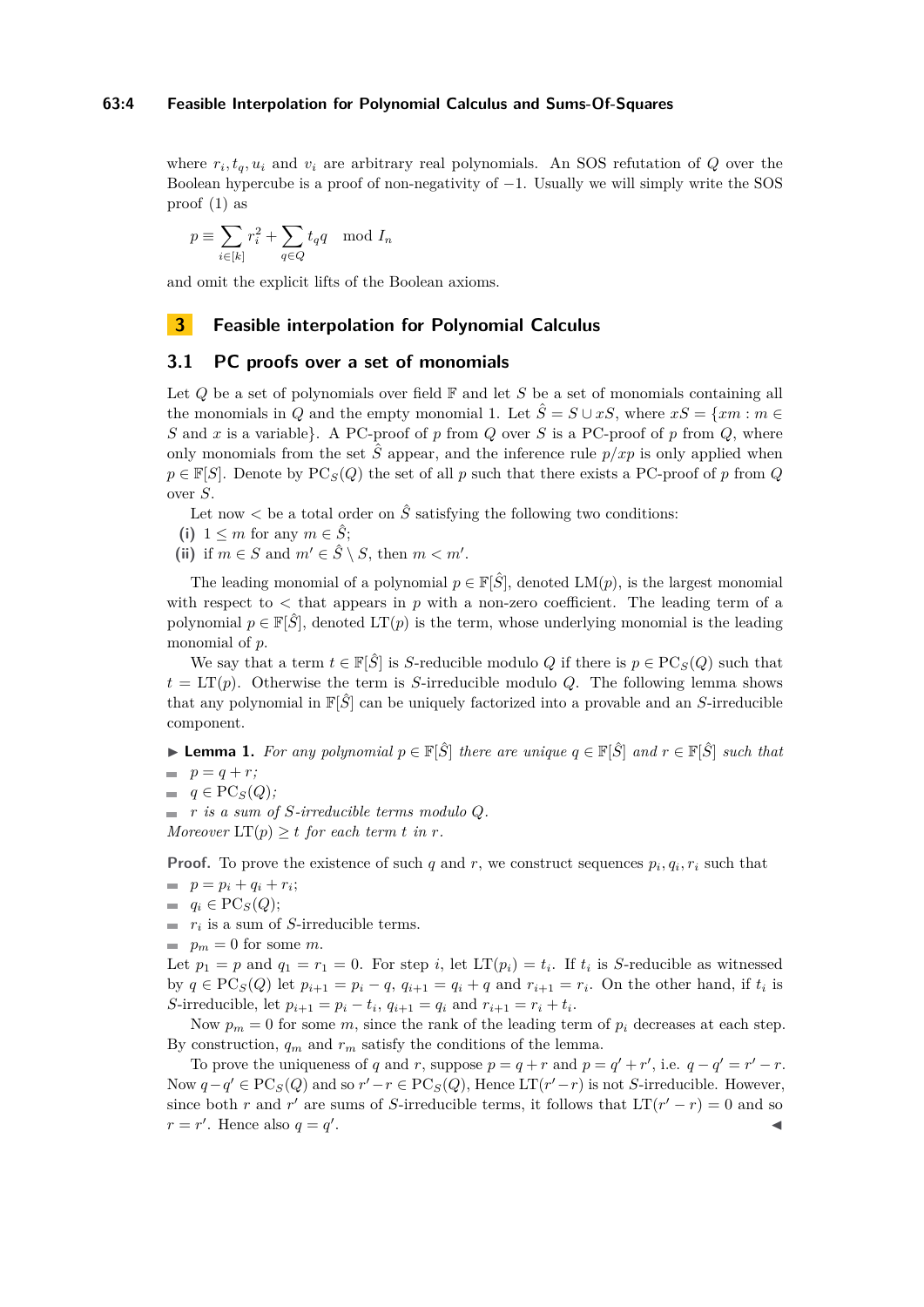Consider now the mapping  $R_S^Q$ :  $\mathbb{F}[\hat{S}] \to \mathbb{F}[\hat{S}]$  that maps each *p* to the unique sum *r* of *S*-irreducible terms modulo *Q* such that  $p - r \in \text{PC}_S(Q)$ . The following lemma gathers four basic properties of the mapping.

- <span id="page-4-1"></span> $\blacktriangleright$  **Lemma 2.** *The following hold.*
- (i) If there is no refutation of Q over *S*, then  $R_S^Q(1) = 1$ ;
- (ii)  $R_S^Q$  *is a linear function;*
- (iii)  $R_S^Q(R_S^Q(p)) = R_S^Q(p)$  *for any polynomial*  $p \in \mathbb{F}[\hat{S}]$ *;*
- (iv)  $R_S^Q(xm) = R_S^Q(xR_S^Q(m))$  *for any*  $m \in S$  *and any variable x.*

**Proof.** (i) If there is no refutation of *Q* over *S*, then, by part (i) of the definition of  $\lt$ , the constant polynomial 1 is *S*-irreducible modulo *Q*. On the other hand  $0 \in \text{PC}_S(Q)$  and so, by the uniqueness of the factorization,  $R_S^Q(1) = 1$ .

(ii) Firstly, we have that  $p-R_S^Q(p), q-R_S^Q(q) \in \text{PC}_S(Q)$ , and so  $p+q-(R_S^Q(p)+R_S^Q(q)) \in$ PC<sub>S</sub>(*Q*). Now  $R_S^Q(p) + R_S^Q(q)$  is a sum of *S*-irreducible terms modulo *Q* and so, by the uniqueness of the factorization,  $R_S^Q(p+q) = R_S^Q(p) + R_S^Q(q)$ . Similarly  $ap - aR_S^Q(p) \in PC_S(Q)$ and so  $R_S^Q(ap) = aR_S^Q(p)$ .

(iii) We have that  $p-R_S^Q(p), R_S^Q(p)-R_S^Q(R_S^Q(p)) \in PC_S(Q)$  and so also  $p-R_S^Q(R_S^Q(p)) \in$  $PC_S(Q)$ , where  $R_S^Q(R_S^Q(p))$  is a sum of *S*-irreducible terms modulo *Q*. Hence, again by the uniqueness of the factorization,  $R_S^Q(p) = R_S^Q(R_S^Q(p))$ .

(iv) Again, we have that  $m - R_S^Q(m) \in \text{PC}_S(Q)$ . Now, by Lemma [1,](#page-3-0) each term *t* in  $R_S^Q(m)$  satisfies  $t \leq m$ . Hence, by part (ii) of the definition of  $\lt$ , each  $t$  in  $R_S^Q(m)$ is in *S*, and so  $R_S^Q(m) \in \mathbb{F}[S]$ . Hence also  $xm - xR_S^Q(m) \in \text{PC}_S(Q)$ . It follows that  $R_S^Q(xm) = R_S^Q(xR_S^Q(m)).$ 

# **3.2 Feasible disjunction for PC**

In this section we prove a feasible disjunction property for Polynomial Calculus using the machinery developed in the previous section. Below  $P(x)$  and  $Q(y)$  are set of polynomials in disjoint sequences *x* and *y* of variables.

For a set of monomials  $S$ , and a sequence  $x$  of variables, we denote by  $S_x$  the projection of *S* onto the variables *x*, i.e.  $m \in S_x$ , if only variables from *x* appear in *m*, there is some  $m'$ , where no variables from *x* appear and  $mm' \in S$ .

<span id="page-4-0"></span>► **Theorem 3.** Let  $\Pi$  be a PC-refutation of  $P(x) \cup Q(y)$ , and let S be the set of all monomials *appearing in the refutation*  $\Pi$ . Then there is a PC-refutation of  $P(x)$  over  $S_x$  or a PC*refutation of*  $Q(y)$  *over*  $S_y$ *.* 

Proof. Suppose towards a contradiction that the conclusion does not hold, and consider the reduction operators  $R_{S_n}^{P(x)}$  $R_{S_x}^{P(x)}$  and  $R_{S_y}^{Q(y)}$  $S_y^{Q(y)}$ . Let  $S' := \{m_x m_y : m_x \in S_x \text{ and } m_y \in S_y\}$ , and define a linear function  $R: \mathbb{F}[S'] \to \mathbb{F}[S']$  with

$$
R(m_x m_y) = R_{S_x}^{P(x)}(m_x) R_{S_y}^{Q(y)}(m_y)
$$

for any  $m_x m_y \in S'$  and extend linearly.

We claim now that *R* has the following properties:

- (i)  $R(1) = 1$ ;
- (ii)  $R(p(x, a)) = 0$  for any  $p(x, a) \in P(x, a)$ ;
- (iii)  $R(q(y, a)) = 0$  for any  $q(y, a) \in Q(y, a)$ ;
- (iv)  $R(x_i m) = R(x_i R(m))$  if  $m \in S$ ;
- (v)  $R(y_i m) = R(y_i R(m))$  if  $m \in S$ .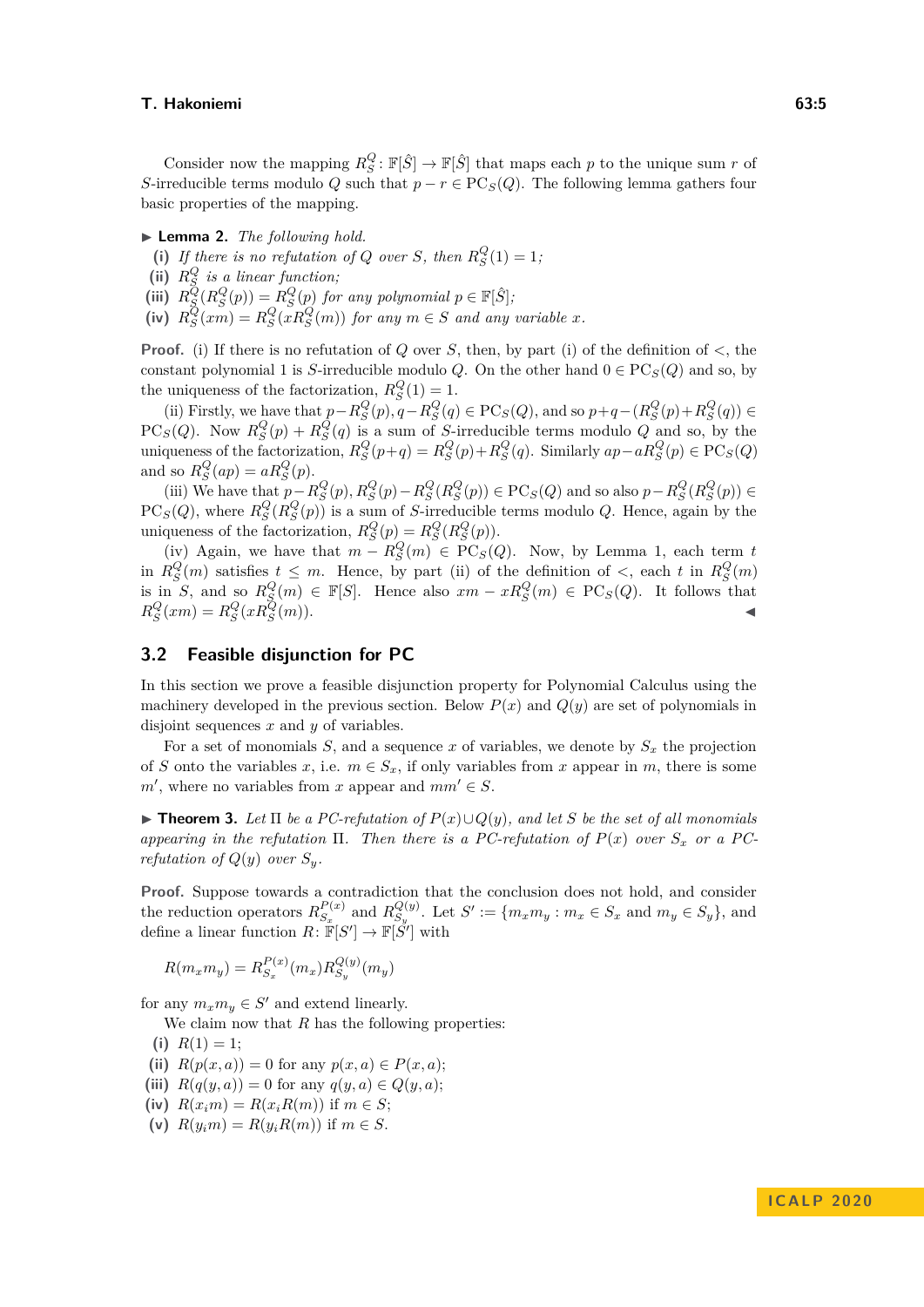## **63:6 Feasible Interpolation for Polynomial Calculus and Sums-Of-Squares**

The item (i) holds, since by Lemma [2\(](#page-4-1)i),  $R_{S_n}^{P(x)}$  $R_{S_x}^{P(x)}(1) = R_{S_y}^{Q(y)}$  $S_y^{Q(y)}(1) = 1$ . It is clear that both (ii) and (iii) hold.

Finally (iv) holds, by Lemma [2,](#page-4-1) since

$$
R(x_i m) = R_{S_x}(x_i m_x) R_{S_y}(m_y)
$$
  
=  $R_{S_x}(x_i R_{S_x}(m_x)) R_{S_y}(R_{S_y}(m_y))$   
=  $R(x_i R_{S_x}(m_x) R_{S_y}(m_y))$   
=  $R(x_i R(m))$ 

The case (v) is proved similarly.

Now the existence of such  $R$  is in contradiction with the assumption that in  $\Pi$  there appears only monomials from *S*. Firstly *R* is defined for all the polynomial appearing in Π. Secondly, by (ii) and (iii), *R* maps each axiom in  $P(x) \cup Q(y)$  to zero, and, by linearity and (iv) and (v), respects the inference rules in the sense that *R* maps the consequent of a rule to zero whenever it maps the premises to zero. Hence, by induction on the structure of the refutation,  $R(1) = 0$ , against (i).

# <span id="page-5-0"></span>**3.3 Proof search over** *S*

In this section we show how to find proofs over a given set *S* of monomials in time polynomial in |*S*|. We make this claim only for proofs over a finite field F. In order to avoid pathological counterexamples we tacitly assume that the size of *S* is at least the number of distinct variables in *S*.

We begin by constructing a basis *B* for  $PC_S(Q)$ . The construction is given by the following algorithm, which is a modification of an algorithm from [\[4\]](#page-12-0).

**Algorithm 1** Proof search over *S*.

Initially  $A = Q$  and  $B = \emptyset$ ; **while**  $A \neq \emptyset$  **do** Pick  $p \in A$  and remove it from  $A$ ; **while**  $LM(p) \in LM(B)$  **do** Let  $q \in B$  be such that  $LM(q) = LM(p)$ ; Let  $p \leftarrow p - aq$ , where *a* is such that  $LT(p) = aLT(q)$ ; **end** If  $p \neq 0$ , add *p* to *B*; If  $p \in \mathbb{F}[S]$ , add  $xp$  to *A* for every variable *x*; **end** Output *B*;

Now *B* is a linearly independent set of polynomials, since all elements of *B* have distinct leading monomials. As all elements of *B* have distinct leading monomials there is never more than  $|S|^3$  elements in *A* and thus the algorithm halts after polynomially many steps in  $|S|$ . Hence for any finite field the above algorithm will halt in time polynomial in |*S*|. In the following we prove that *B* is actually a basis for  $PC_S(Q)$ .

 $\blacktriangleright$  **Lemma 4.** At the end of the above algorithm span(B) = PC<sub>S</sub>(Q).

**Proof.** Clearly each  $q \in B$  has a proof from *Q* over *S*, and so span $(B) \subseteq PC$ <sub>*S*</sub> $(Q)$ .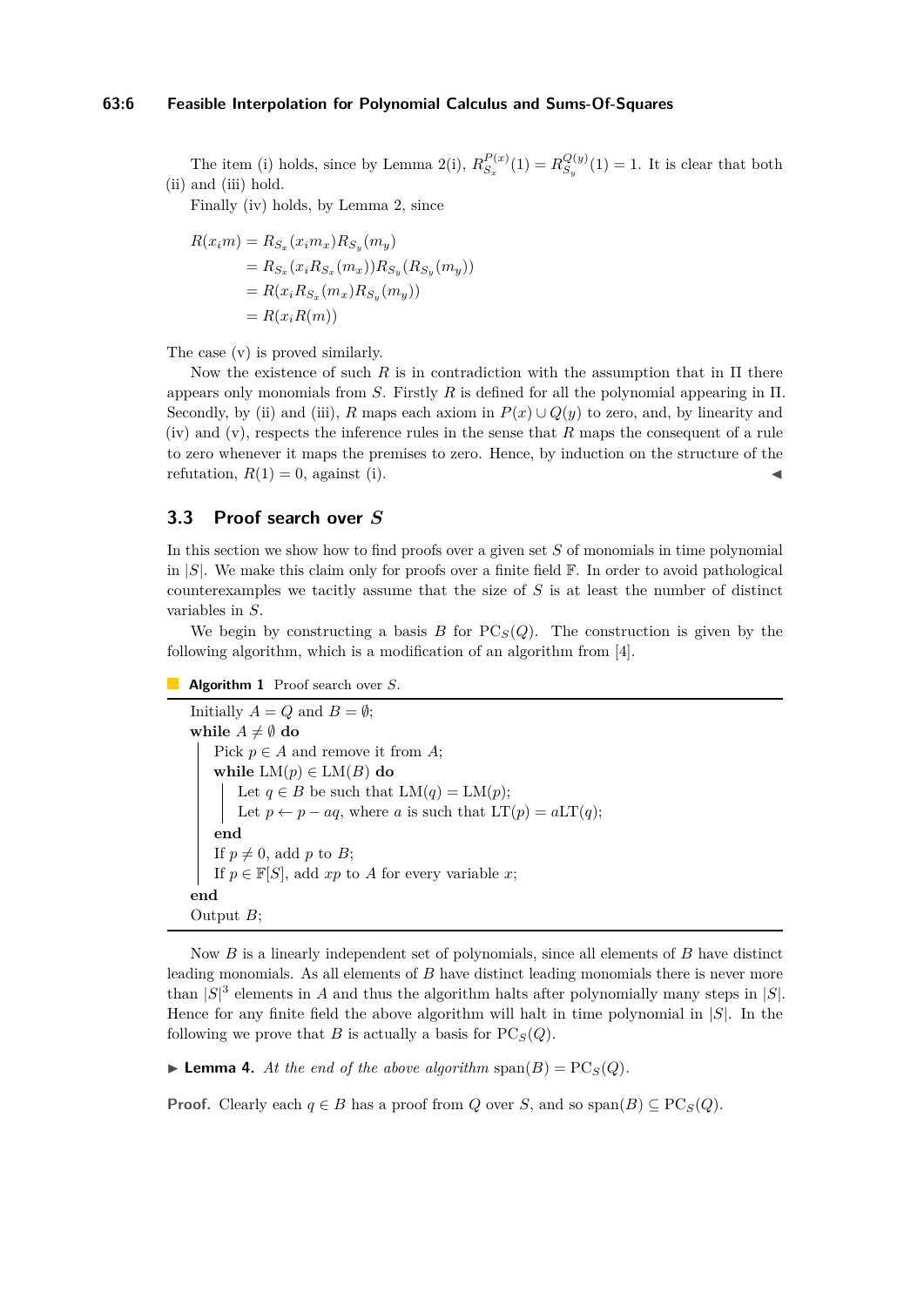Now suppose  $p \in \text{PC}_S(Q)$  and let  $p_1, \ldots, p_\ell$  be a PCR proof of p from *Q* over *S*. We show by induction on the structure of the proof that  $p_i \in \text{span}(B)$  for any  $i \in [\ell]$ . To see that each axiom is in *B*, note that span $(A \cup B)$  can only increase at each stage of the algorithm. Hence, as the algorithm halts with  $A = \emptyset$ , at the end each axiom is in span(*B*). If  $p_i = ap_j + bp_k$ for some  $j, k < i$ , and  $p_j, p_k \in \text{span}(B)$ , then clearly  $p_i \in \text{span}(B)$ .

Finally, suppose that  $p_i = xp_j$  for some  $j < i$  and some variable x. Now  $p_j \in \mathbb{F}[S]$ , and by induction assumption,  $p_j \in \text{span}(B)$ . Write  $p_j = \sum a_k q_k$  for some  $a_k \in \mathbb{F}$  and  $q_k \in B$ . We claim that  $q_k \in \mathbb{F}[S]$  for each k with non-zero  $a_k$ . To see this, let m be the maximal monomial that appears in any  $q_k$  with a non-zero coefficient. Now  $m$  appears in only one of the  $q_k$ 's, since they all have distinct leading monomials, and so the monomial  $m$  has a non-zero coefficient in  $p_j$ . Hence  $m \in S$ , and so  $q_k \in \mathbb{F}[S]$  for every *k*. Now for any *k*,  $q_k$ was added to *B* and  $xq_k$  was added to *A* at some stage of the algorithm. Now, at that stage  $xq_k \in \text{span}(A \cup B)$ . However, since the span only increases during the execution of the algorithm,  $xq_k \in \text{span}(B)$  at the end of the algorithm. Hence  $xp_i \in \text{span}(B)$  at the end of the algorithm.

Now to check whether there is a PC proof of p from Q over S one simply needs to reduce the polynomial  $p$  with respect to the basis  $B$ . This is easy to do, since all the elements of *B* have distinct leading monomials. In order to construct the proof, one needs proofs for the basis elements. The construction of these proofs is easily incorporable into the algorithm above.

## **3.4 Feasible interpolation**

Finally as a consequence of Theorem [3](#page-4-0) and Section [3.3](#page-5-0) we obtain the feasible interpolation property for PC over any finite field. Below  $P(x, z)$  and  $Q(y, z)$  are two sets of polynomials, where *x*, *y* and *z* are disjoint sequences of variables.

<span id="page-6-0"></span> $\triangleright$  **Theorem 5.** For any finite field  $\mathbb{F}$ , there is a polynomial time algorithm that given a PC*refutation of P*(*x, z*)∪*Q*(*y, z*)*, and an assignment a to the variables z, outputs a PC-refutation of*  $P(x, a)$  *or a PC-refutation of*  $Q(y, a)$ *.* 

# **4 Feasible interpolation for Sums-of-Squares**

## **4.1 Bounded SOS proofs over a set of monomials**

Let *Q* be a set of polynomials and let *S* be a set of monomials that includes all the monomials appearing in *Q* and the empty monomial 1.

Denote by  $S^2$  the set of all monomials *m* such that  $m = m_1 m_2$ , where  $m_1, m_2 \in S$ . An SOS proof of non-negativity of some  $p \in \mathbb{R}[S^2]$  from *Q* over *S* is a polynomial equality of the form

$$
p \equiv \sum_{i \in [k]} r_i^2 + \sum_{q \in Q} t_q q \mod I_n
$$

where  $r_i, t_q \in \mathbb{R}[S]$ . We write  $Q \vdash_S p \geq q$  if there is a proof of non-negativity of  $p - q$  from  $Q$ over *S*. The proof is *R*-bounded if  $||t_q|| \leq R$  for each  $q \in Q$ . We need to consider explicitly bounded proofs in order to later be able to give a polynomial time proof search algorithm.

<span id="page-6-1"></span>We prove first the important fact that every polynomial in  $\mathbb{R}[S^2]$  has provable upper bounds over *S* modulo the Boolean ideal.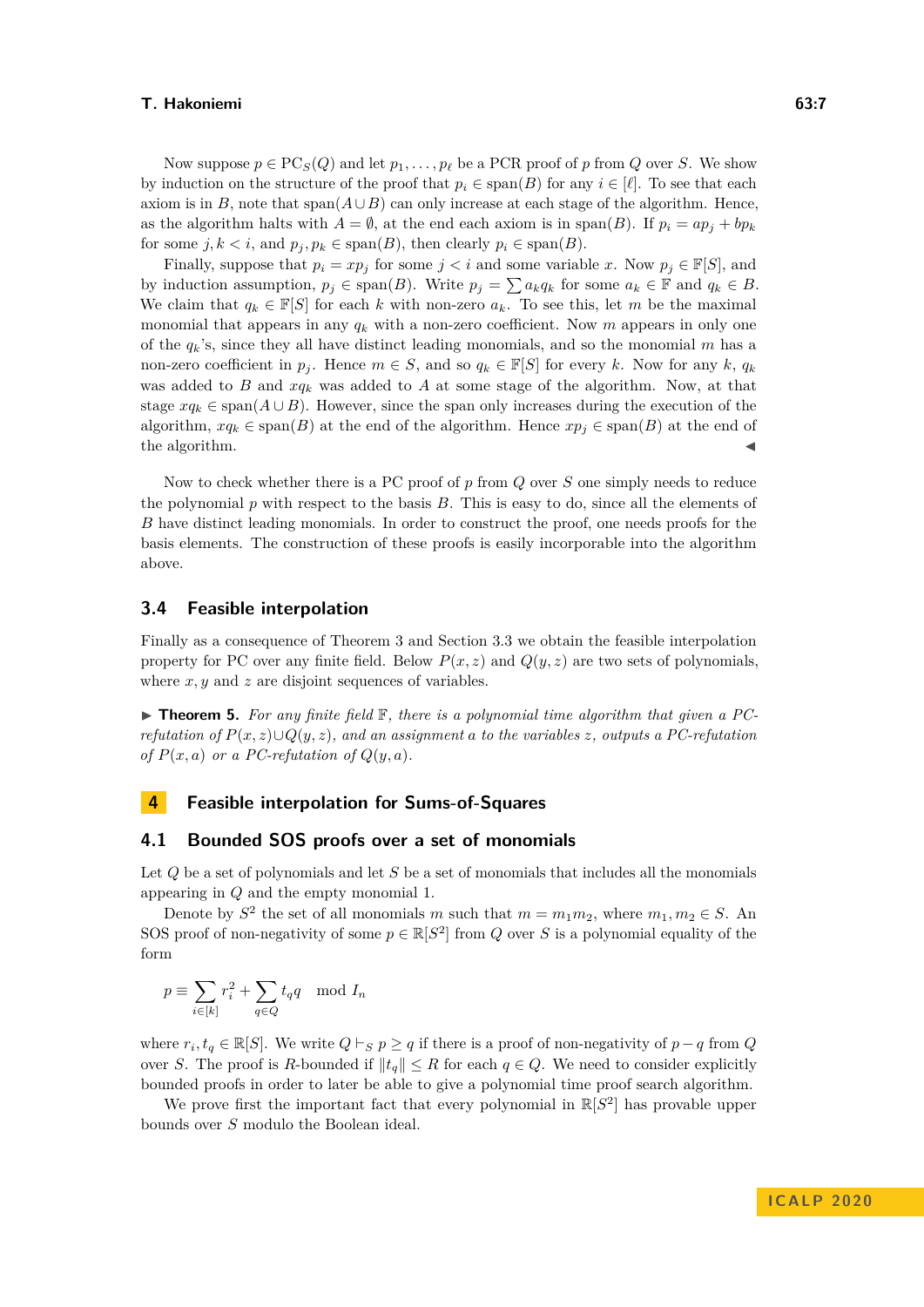▶ **Lemma 6.** *For any*  $p \in \mathbb{R}[S^2]$  *there is*  $r \in \mathbb{R}_+$  *such that* 

 $\emptyset \vdash_{S} r > p.$ 

**Proof.** Let first  $m \in S$ , and let  $a \in \mathbb{R}$ . We want to show that there is some  $b \in \mathbb{R}_+$  such that *Q*  $\vdash_S b \ge am$ . If  $a < 0$ , then  $-am \equiv (\sqrt{-a}m)^2 \mod I_n$  and so  $Q \vdash_S 0 \ge am$ . On the other hand if  $a > 0$ , then  $a - am \equiv (\sqrt{a} - \sqrt{a}m)^2 \mod I_n$ , and so  $Q \vdash_S a \ge am$ .

Let then  $m_1, m_2 \in S$  and  $a \in \mathbb{R}$ . We show again that there is some  $b \in \mathbb{R}_+$  such  $\leftarrow$ that  $Q \vdash_S b \ge am_1m_2$ . If  $a < 0$ , then  $-am_1 - 2am_1m_2 - am_2 \equiv (\sqrt{-a}m_1 + \sqrt{-a}m_2)^2$ mod  $I_n$ . On the other hand, by the above paragraph, there are  $b_1, b_2 \in \mathbb{R}_+$  such that *Q*  $\vdash_S b_1 \ge -am_1$  and  $Q \vdash_S b_2 \ge -am_2$ . Hence  $Q \vdash_S (b_1 + b_2)/2 \ge am_1m_2$ . If  $a > 0$ , then  $am_1 - 2am_1m_2 + am_2 \equiv (\sqrt{a}m_1 - \sqrt{a}m_2)^2 \mod I_n$ . Again there are  $b_1, b_2 \in \mathbb{R}_+$  such that  $Q \vdash_S b_1 \ge am_1$  and  $Q \vdash_S b_2 \ge am_2$ , and so  $Q \vdash_S (b_1 + b_2)/2 \ge am_1m_2$ .

Now we define the objects that we consider to be the semantic counterparts of bounded refutations over a set of monomials. Let  $\varepsilon > 0$ . A linear functional  $E: \mathbb{R}[S^2] \to \mathbb{R}$  is an *ε*-pseudoexpectation for *Q* over *S* if the following properties hold:

- (i)  $E(1) = 1$ ;
- (ii)  $E(p) = E(q)$  if  $p \equiv q \mod I_n$ ;
- (iii)  $E(p^2) \ge 0$  for any  $p \in \mathbb{R}[S];$
- **(iv)** |*E*(*mq*)| ≤ *ε* for any *m* ∈ *S* and any *q* ∈ *Q*.

The following two lemmas show connections between *ε*-pseudoexpectations and proofs with bounded coefficients.

<span id="page-7-1"></span> $\triangleright$  **Lemma 7.** *If there is an*  $\varepsilon$ -pseudoexpectation for Q over S, then there is no R-bounded *refutation of Q over S for R less than*  $1/\varepsilon|S||Q|$ *.* 

**Proof.** Let *E* be an *ε*-pseudoexpectation for *Q* over *S*, and suppose that

$$
-1 \equiv \sum_{i \in [k]} r_i^2 + \sum_{q \in Q} t_q q \mod I_n
$$

is a refutation over *S* with  $||t_q|| < 1/\varepsilon|S||Q|$  for any  $q \in Q$ . Now  $|E(amq)| \leq |a|\varepsilon$  for each  $m \in S, q \in Q$  and  $a \in \mathbb{R}$ . Hence  $|E(t_q q)| < 1/|Q|$  for each  $q \in Q$ , and so  $|E(\sum_{q \in Q} t_q q)| < 1$ . Now applying *E* to both sides of the refutation we obtain that  $-1 \ge \sum_{q \in Q} E(t_q q) > -1$ .  $\blacktriangleleft$ 

<span id="page-7-0"></span>**Example 8.** If there is no R-bounded refutation of Q over S, then there is a  $(1/R)$ *pseudoexpectation for Q over S.*

**Proof.** Suppose there is no *R*-bounded refutation of *Q* over *S*, and consider the following two sets

$$
A := \{ p \in \mathbb{R}[S^2] : \emptyset \vdash_S p \ge 0 \}
$$

and

$$
B := \{-1 + \sum_{q \in Q} t_q q : t_q \in \mathbb{R}[S] \text{ and } ||t_q|| \le R \text{ for every } q \in Q\}.
$$

Now, by assumption, *A* and *B* are disjoint, *A* is a convex cone and *B* is a convex set. Hence, by the hyperplane separation theorem, there is a non-trivial linear functional  $L: \mathbb{R}[S^2] \to \mathbb{R}$ such that  $L(p) \geq 0$  for every  $p \in A$ , and  $L(p') \leq 0$  for every  $p' \in B$ .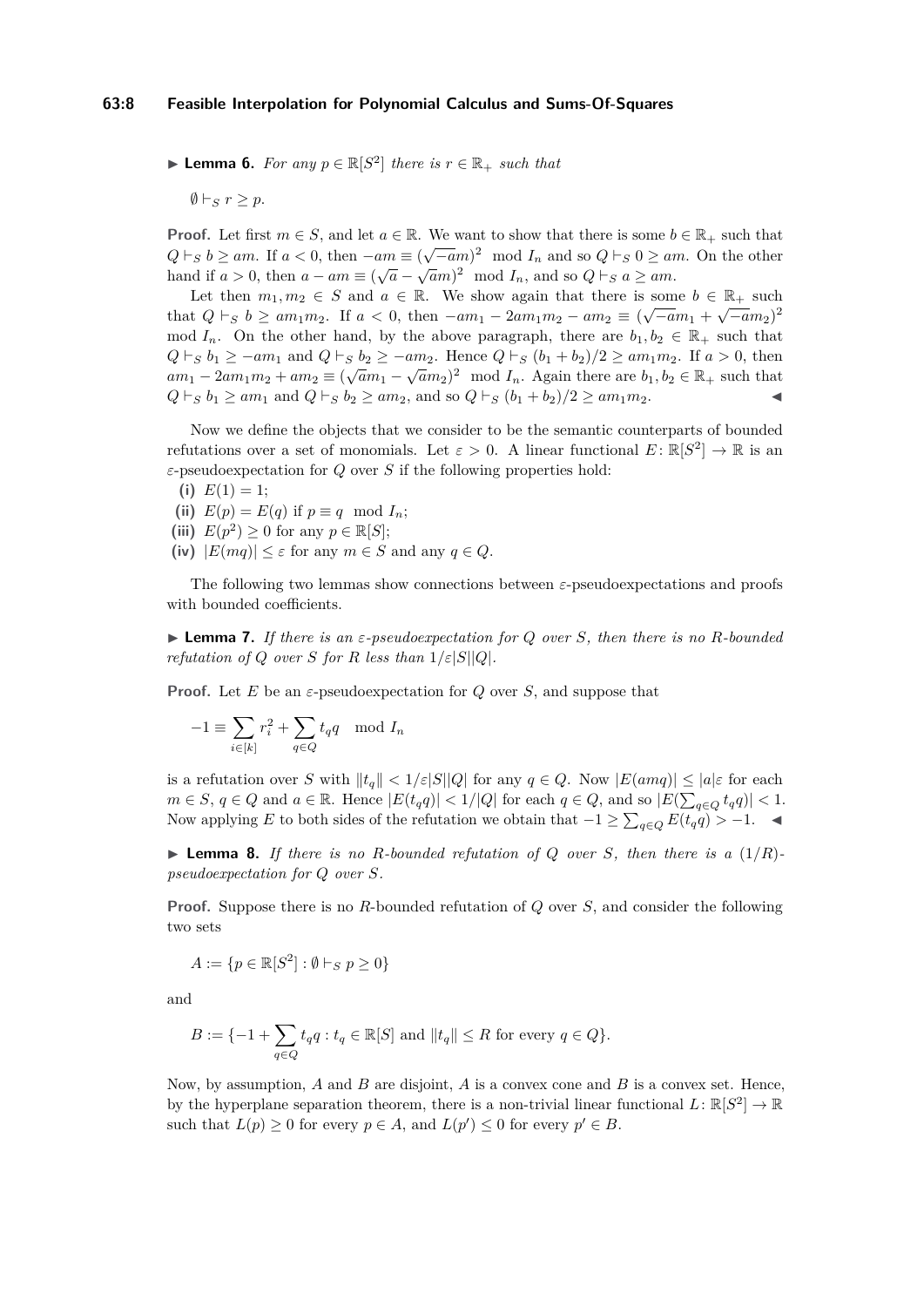We want to first argue that  $L(1) \neq 0$ . So suppose towards a contradiction that  $L(1) = 0$ . By Lemma [6,](#page-6-1) for any  $p \in \mathbb{R}[S^2]$  there is some  $R \in \mathbb{R}_+$  such that  $\emptyset \vdash_S R \geq p \geq -R$ . It follows that  $L(R) \ge L(p) \ge L(-R)$ , and so  $L(p) = 0$  for every  $p \in \mathbb{R}[S^2]$  against the non-triviality of *L*.

Now define  $E(p) = L(p)/L(1)$  for any  $p \in \mathbb{R}[S^2]$ . We claim that *E* has the desired properties. We prove the last case. By definition,  $-1 \pm Rmq \in B$ , and so  $E(-1 \pm Rmq) \le 0$ for any  $m \in S$  and  $q \in Q$ . Hence  $|E(mq)| \leq 1/R$ .

## **4.2 Feasible disjunction for SOS**

In this section we prove a feasible disjunction property for SOS. For a refutation

$$
-1 = \sum_{i \in [k]} r_i^2 + \sum_{q \in Q} t_q q + \sum_{i \in [n]} \left( u_i \left( x_i^2 - x_i \right) + v_i \left( x_i + \bar{x}_i - 1 \right) \right)
$$

the explicit monomials of the refutation are all the monomials appearing in the polynomials  $r_i, t_q, q, u_i, v_i, x_i^2 - x_i$  and  $x_i + \bar{x}_i - 1$ , i.e. the explicit monomials are the monomials that appear in an explicit representation of the refutation.

## <span id="page-8-0"></span> $\blacktriangleright$  Theorem 9. *Let*

$$
-1 = \sum_{i \in [k]} r_i^2 + \sum_{p(x) \in P(x)} t_p p(x) + \sum_{q(y) \in Q(y)} t_q q(y) + \sum_{i \in [n]} (u_i (x_i^2 - x_i) + v_i (x_i + \bar{x}_{i-1})) \sum_{i \in [n']} (u'_i (y_i^2 - y_i) + v'_i (y_i + \bar{y}_{i-1}))
$$

be an SOS refutation of  $P(x) \cup Q(y)$  with  $||t_p||, ||t_q|| \leq R$  for every  $p(x) \in P(x)$  and  $q(y) \in$  $Q(y)$ , let *S* be the set of explicit monomials appearing in the refutation, and let  $R' =$  $2R|P(x) \cup Q(y)||S|$ *. Then there is a R'*-bounded refutation of  $P(x)$  over  $S_x$  or a R'-bounded *refutation of*  $Q(y)$  *over*  $S_y$ *.* 

**Proof.** Suppose towards a contradiction that the conclusion does not hold. Then, by Lemma [8,](#page-7-0) there are  $1/R'$ -pseudoexpectations for  $P(x)$  over  $S_x$  and  $Q(y)$  over  $S_y$ . Now define a linear functional  $E: \mathbb{R}[S^2] \to \mathbb{R}$  with

$$
E(m) = E_x(m_x)E_y(m_y),
$$

for  $m \in S^2$  and extend linearly. Here  $m_x$  and  $m_y$  are the projections of the monomial m to variables *x* and *y*, respectively. We claim that *E* has the following properties.

- (i)  $E(1) = 1$ ;
- (ii)  $E(m(x_i^2 x_i)) = 0$  for any  $m \in S$  and any variable  $x_i$ ;
- (iii)  $E(m(x_i + \bar{x}_i 1)) = 0$  for any  $m \in S$  and any variable *x*;
- (iv)  $E(m(y_i^2 y_i)) = 0$  for any  $m \in S$  and any variable  $y_i$ ;
- (v)  $E(m(y_i + \bar{y}_i 1)) = 0$  for any  $m \in S$  and any variable  $y_i$ ;
- (vi)  $E(p^2) \ge 0$  for any  $p \in \mathbb{R}[S]$ ;
- (vii)  $|E(m(p(x))| \leq 1/R'$  for any  $m \in S$  and any  $p(x) \in P(x)$ ;
- (viii)  $|E(m(q(y))| \leq 1/R'$  for any  $m \in S$  and any  $q(y) \in Q(y)$ .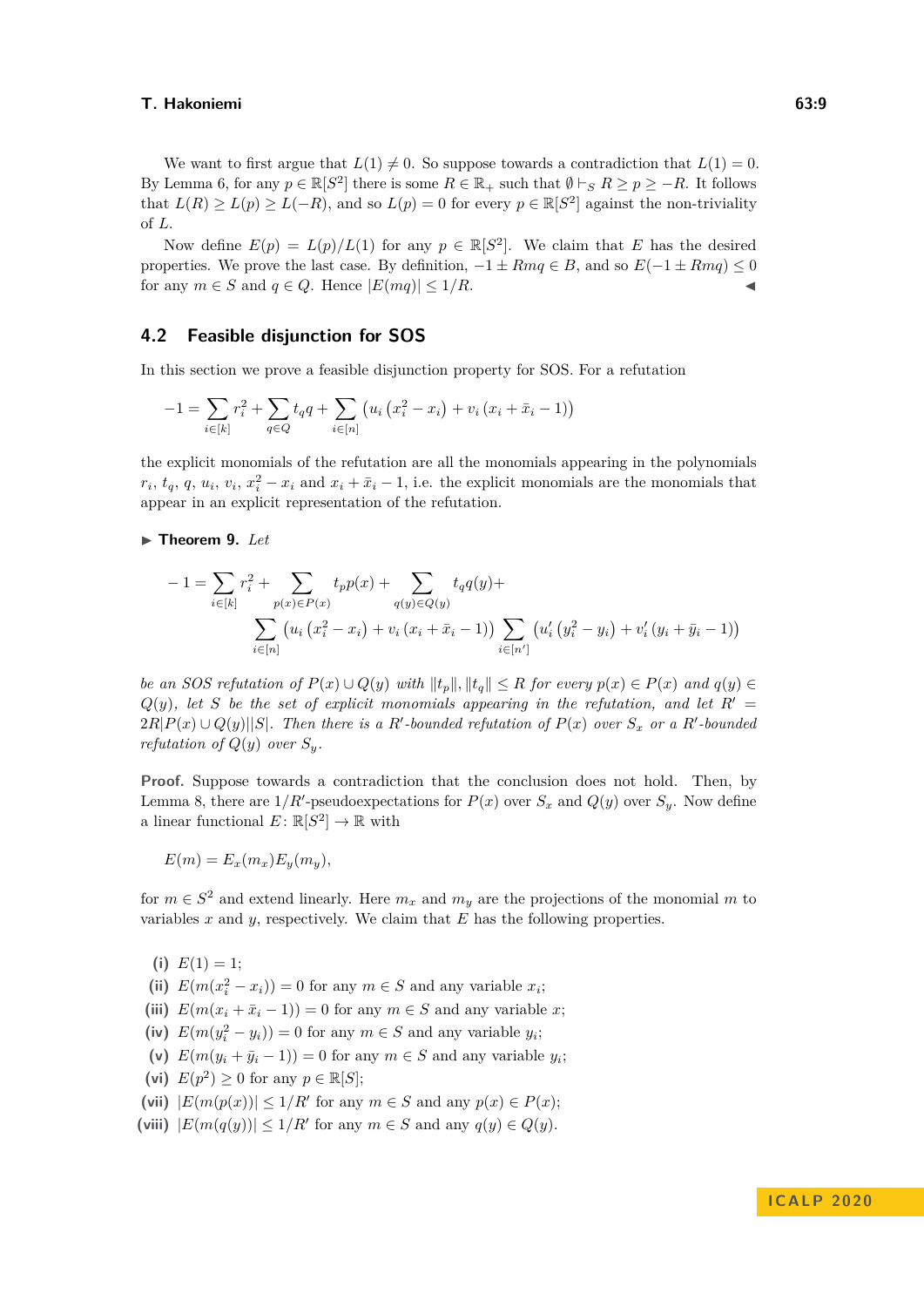## **63:10 Feasible Interpolation for Polynomial Calculus and Sums-Of-Squares**

The cases (i)-(v) are easy to see. For (vi), write  $p = \sum_{m \in S} a_m m$ . Now the matrix  $(E_y(m_ym'_y))_{m,m'\in S}$  is positive semidefinite and so there are vectors *u* su ch that  $E_y(m_ym'_y)$  $\sum_{u} u_m u_{m'}$ . Now we have

$$
E(p^2) = \sum_{m,m'} a_m a_{m'} E_x(m_x m'_x) E_y(m_y m'_y)
$$
  
= 
$$
\sum_{m,m'} \sum_u a_m u_m a_{m'} u_{m'} E_x(m_x m'_x)
$$
  
= 
$$
E_x((\sum_m \sum_u a_m u_m m_x)^2) \ge 0
$$

Finally (vii) holds, since

$$
|E(m(p(x))| = |E_x(m_x(p(x))||E_y(m_y)| \le 1/R',
$$

where the last inequality holds since  $E_x$  is an  $1/R'$ -pseudoexpectation for  $P(x)$  over  $S_x$  and  $|E_y(m_y)| \leq 1$  for all  $m \in S$ . Case (viii) is proved similarly.

Now the existence of such *E* is in contradiction with the assumptions about the given refutation of  $P(x) \cup Q(y)$ . Although the mapping E does not necessarily fulfill the condition (ii) of an  $\varepsilon$ -pseudoexpectation, as E is defined for all the summands in the given refutation, we reach a contradiction by a similar argument as in Lemma [7.](#page-7-1)

# <span id="page-9-0"></span>**4.3 Proof search over** *S* **with bounded coefficients**

In this section we show how to find the bounded refutation, whose existence is guaranteed by Theorem [9,](#page-8-0) in time polynomial in the size of *S* and log *R*. Again we tacitly assume that the size of *S* is at least the number of distinct variables appearing in *S*. For proof search we use the ellipsoid algorithm. Before we can apply the algorithm we need to show that we can bound the other coefficients appearing in the proof using the bound on the *t<sup>q</sup>* polynomials.

As a first step we show that we can bound the coefficients appearing in the sum of squares part of a given refutation. The next lemma is a simple special case of the main theorem of [\[14\]](#page-13-8).

▶ **Lemma 10.** *Let*  $p \in \mathbb{R}[S^2]$ *. If there is a proof of non-negativity of p from* ∅ *over S, then there are*  $r_i \in \mathbb{R}[S]$  *such that* 

$$
p \equiv \sum_{i \in [k]} r_i^2 \mod I_n
$$

*and*  $||r_i||$  *is at most polynomial in*  $2^{poly(|S|)}$  *and*  $||p||$  *for any*  $i \in [k]$ *.* 

**Proof.** The proof is practically the same as the proof of the main theorem of [\[14\]](#page-13-8) with only small differences. We'll sketch the proof for completeness.

Let  $\mathbf{v}_S$  be a vector of all the monomials in  $S$ , and let  $C$  be a PSD matrix such that  $p \equiv \langle C, \mathbf{v}_S \mathbf{v}_S^T \rangle$  mod  $I_n$ . Now denote by  $M_S$  the averaged matrix  $\mathbb{E}_{\alpha \in \{0,1\}^n} \mathbf{v}_S(\alpha) \mathbf{v}_S^T(\alpha)$  over all Boolean assignments. Now, by Lemma 6 of [\[14\]](#page-13-8), the smallest non-zero eigenvalue  $\delta$  of  $M_S$ is at least  $1/2^{\text{poly}(|S|)}$ .

Let now  $P = \sum uu^T$  be a projection to the zero eigenspace of  $M_S$ . Now, for each *u*,  $u^T$ **v**<sub>*S*</sub> is zero on all Boolean assignments, and thus  $u^T$ **v**<sub>*S*</sub>  $\equiv$  0 mod *I<sub>n</sub>*. Hence

$$
\langle C, \mathbf{v}_S \mathbf{v}_S^T \rangle \equiv \langle C, (P + P^{\perp}) \mathbf{v}_S \mathbf{v}_S^T (P + P^{\perp}) \rangle \mod I_n
$$
  
\n
$$
\equiv \langle C, P^{\perp} \mathbf{v}_S \mathbf{v}_S^T P^{\perp} \rangle \mod I_n
$$
  
\n
$$
\equiv \langle P^{\perp} C P^{\perp}, \mathbf{v}_S \mathbf{v}_S^T \rangle \mod I_n
$$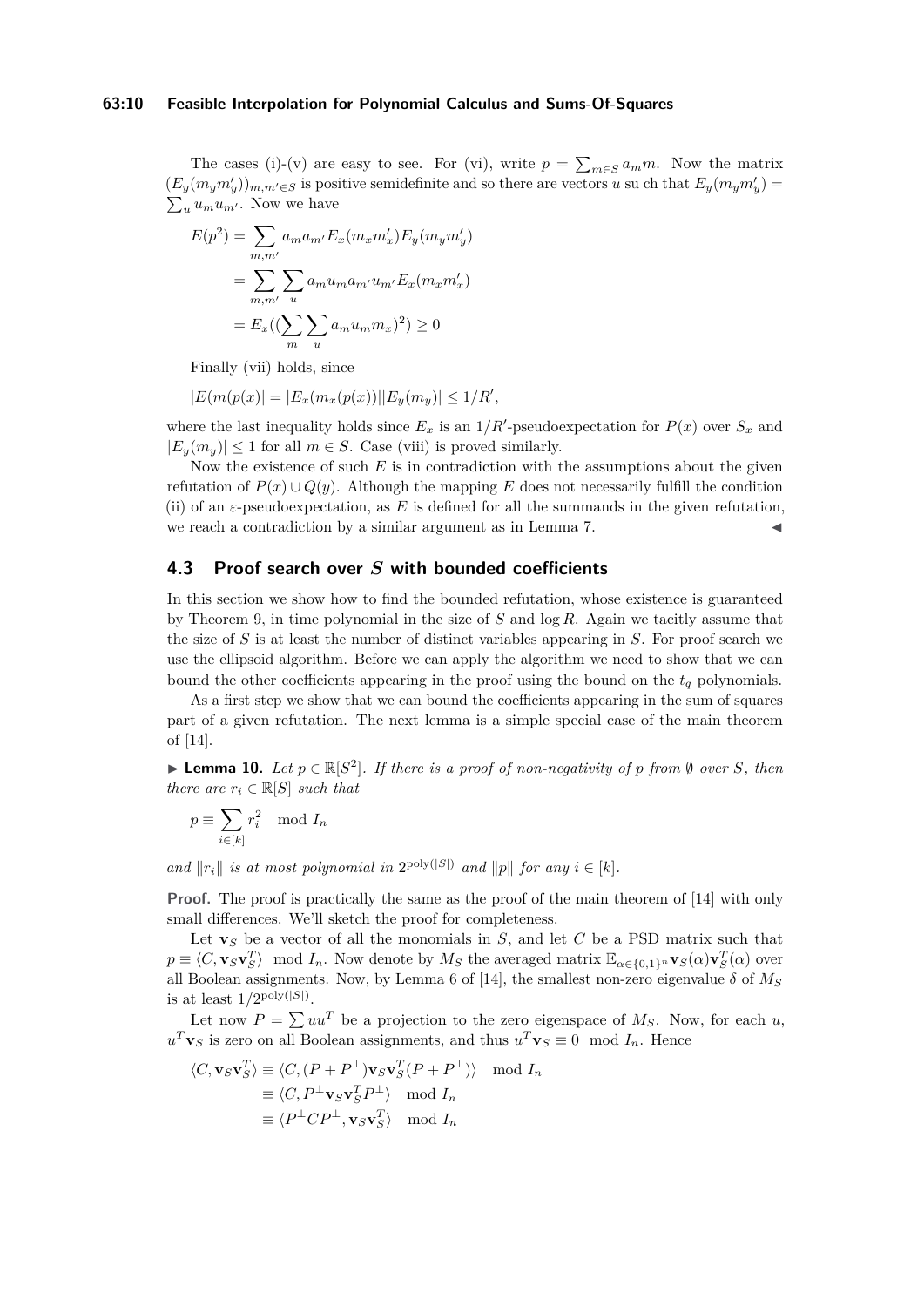Let  $C' = P^{\perp}CP^{\perp}$ , so that  $p \equiv \langle C', \mathbf{v}_S \mathbf{v}_S^T \rangle$ . Now, by taking averages on both sides, we obtain that

$$
\mathbb{E}_{\alpha \in \{0,1\}^n} [p(\alpha)] = \langle C', M_S \rangle.
$$

Now the left hand side is at most polynomial in  $\|p\|$  and  $|S|$ . On the other hand the right hand side is at least  $\delta \text{Tr}(C')$ , since every non-zero eigenvalue of  $M_S$  is at least  $\delta$  and the zero eigenspace of  $C'$  is included in the zero-eigenspace of  $M_S$ . Since the Frobenius norm of  $C'$ is bounded by  $\text{Tr}(C')$  we have that each entry of  $C'$  is at most polynomial in  $2^{\text{poly}(|S|)}$  and ||p||. Now let  $r_i, i \in [k]$  be such that  $\sum_{i \in [k]} r_i^2 = \langle C', \mathbf{v}_S \mathbf{v}_S^T \rangle$ . Now each coefficient of  $r_i$  is bounded by a polynomial in  $2^{poly(|S|)}$  and  $||p||$ .

<span id="page-10-0"></span>▶ **Corollary 11.** Let  $p \in \mathbb{R}[S^2]$ . If there is an *R*-bounded proof of *p* from *Q* over *S*, then *there are*  $r_i \in \mathbb{R}[S]$  *such that* 

$$
p = \sum_{i \in [k']} r_i^2 + \sum_{q \in Q} t_q q \mod I_n,
$$

*and the absolute value of all the coefficients appearing in each r<sup>i</sup> is at most polynomial in*  $2^{\text{poly}(|S|)}$ *, R and*  $||p||$ *.* 

**Proof.** If  $p \equiv \sum_{i \in [k]} r_i^2 + \sum_{q \in Q} t_q q \mod I_n$ , then  $p - \sum_{q \in Q} t_q q \equiv \sum_{i \in [k]} r_i^2 \mod I_n$ , and the result follows from the previous lemma.

Secondly we need to restrict the search space for the lifts of the Boolean axioms. In our definition of a proof over a set of monomials, we worked over the Boolean ideal, and thus did not restrict the lifts of the Boolean axioms in any way. However since the Boolean axioms form a Gröbner basis for the Boolean ideal, we can show that there is a well-behaved set  $\overline{S}$ of monomials computable from *S* in time polynomial in  $|S|$  such that for any  $p \in \mathbb{R}[S^2]$  with  $p \equiv 0 \mod I_n$  there are  $u_i, v_i \in \mathbb{R}[\bar{S}]$  such that

$$
p = u_i(x_i^2 - x_i) + v_i(x_i + \bar{x}_i - 1)
$$

To see this consider any monomial ordering  $\lt$  such that  $B_n$  forms a Gröbner basis for  $I_n$  with respect to  $\lt$ , and define the set  $S_m$  for any monomial *m* with the following algorithm.

**Algorithm 2** Construction of the set *Sm*.

Initially  $I = \{m\}$  and  $S_m = \emptyset$ ; **while** *leading monomial of some Boolean axiom divides* LM(*I*) **do** Let *p* be the first Boolean axiom such that  $LM(p)$  divides  $LM(I)$ ; Let *m'* be such that  $LM(I) = m'LM(p)$ ; Let  $p' = m - m'p$ ; Add  $m'$  to  $S_m$ ; Add all the monomials in  $p'$  to  $I$ ; **end** Output *Sm*;

<span id="page-10-1"></span>The runtime of the above algorithm is polynomial in the degree of *m*. Now define  $\bar{S} = \bigcup_{m \in S^2} S_m$ . Now, if *S* is a set of multilinear monomials, set  $\bar{S}$  can be computed in time polynomial in |*S*|.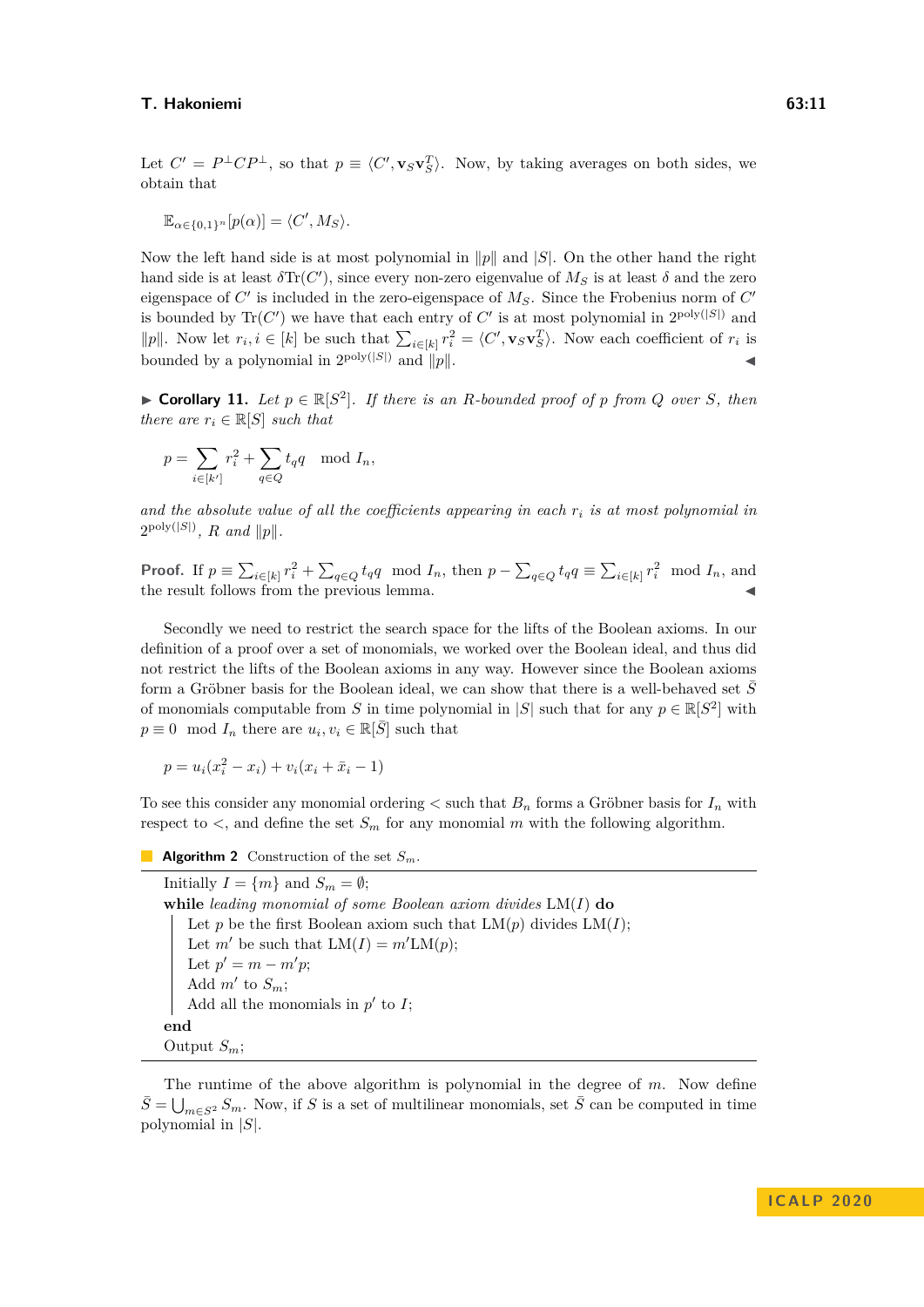#### **63:12 Feasible Interpolation for Polynomial Calculus and Sums-Of-Squares**

▶ **Lemma 12.** For each  $p \in \mathbb{R}[S^2]$  such that  $p \equiv 0 \mod I_n$  there are  $u_i, v_i \in \mathbb{R}[\overline{S}]$  such that

$$
p = \sum_{i \in [n]} (u_i(x_i^2 - x_i) + v_i(x_i + \bar{x}_i - 1)).
$$

*Moreover the absolute value of the coefficients in u<sup>i</sup> and v<sup>i</sup> is bounded by a polynomial in*  $||p||$ ,  $|S|$  *and the degree of p.* 

**Proof.** The proof follows since, as the Boolean axioms form a Gröbner basis for *I<sup>n</sup>* with respect to  $\lt$ , we have that  $p \equiv 0 \mod I_n$  if and only if p reduces to 0 with the multivariate division algorithm with respect to the monomial ordering *<*. The multivariate division algorithm will construct  $u_i$  and  $v_i$  that are linear combinations of monomials from  $\overline{S}$ . The last part follows from the fact that the algorithm halts after polynomially many steps in the degree of  $p$  and  $|S|$ .

Now as a corollary to Corollary [11](#page-10-0) and Lemma [12](#page-10-1) we have the following

<span id="page-11-0"></span>▶ **Corollary 13.** Let  $p \in \mathbb{R}[S^2]$ . If there is an *R*-bounded proof of *p* from *Q* over *S*, then *there are*  $r_i \in \mathbb{R}[S]$  *and*  $u_i, v_i \in \mathbb{R}[\bar{S}]$  *such that* 

$$
p = \sum_{i \in [k']} r_i^2 + \sum_{q \in Q} t_q q + \sum_{i \in [n]} \left( u_i \left( x_i^2 - x_i \right) + v_i \left( x_i + \bar{x}_i - 1 \right) \right),
$$

*and the absolute value of all the coefficients appearing in each s<sup>i</sup> , u<sup>i</sup> and v<sup>i</sup> is at most* polynomial in  $2^{poly(|S|)}$ , *R* and  $||p||$ .

Now the existence of a proof given by Corollary [13](#page-11-0) can be expressed as feasibility of a set of linear and semidefinite constraints over explicitly bounded variables and so we can find an approximate solution to the set of constraints in polynomial time using the ellipsoid algorithm. We will sketch some details below. For details on ellipsoid algorithm see [\[7\]](#page-13-10).

For each  $q \in Q$ , let  $\bar{q} \in \mathbb{R}^S$  such that  $\bar{q}^T \mathbf{v}_S = q$ , and introduce a vector  $x_q$  of variables. Similarly for each  $m, m' \in S$ , introduce a variable  $x_{m,m'}$ . In addition, introduce variables  $y_{m,x_i^2}, y_{m,x_i}$  for each i and  $m \in \overline{S}$  and variables  $z_{m,x_i}, z_{m,\overline{x}_i}, z_{m,i}$  for each  $i \in [n]$  and  $m \in \overline{S}$ Now let  $p = \sum_{k \in S^2} a_k k$  and introduce for every  $k \in S^2$  a constraint  $C_k = a_k$ , where

$$
C_{k} = \sum_{\substack{m,m' \in S \\ mm'=k}} (x_{m,m'} + \sum_{q \in Q} \bar{q}_{m} x_{q,m'}) + \sum_{q \in Q} (y_{m,x_{i}^{2}} + \sum_{\substack{m \in \bar{S} \\ m \in \bar{S} \\ mx_{i} = k}} (z_{m,x_{i}} - y_{m,x_{i}}) + \sum_{\substack{m \in \bar{S} \\ m \in \bar{S} \\ m \bar{x}_{i} = k}} z_{m,\bar{x}_{i}} - \sum_{\substack{m \in \bar{S} \\ m \in \bar{S} \\ m = k}} z_{m,i}).
$$

Let *X* be the matrix  $X_{m,m'} = x_{m,m'}$ , and add the constraint  $X \succeq 0$ . Finally add the bounding constraints  $-R' \leq x \leq R'$  for each variable for  $R'$  of magnitude polynomial in  $2^{\text{poly}(|S|)}$ , *R* and  $||p||$ . Now any feasible solution gives a proof of *p* from *Q* with all coefficients bounded by  $R'$  and vice versa.

For  $\varepsilon > 0$ , an  $\varepsilon$ -relaxation of the above constraints is the set of constraints  $|C_k - a_k| \leq \varepsilon$ ,  $X \succeq 0$  and  $-R' - \varepsilon \leq x \leq R' + \varepsilon$  for every variable *x*. Now if there is a feasible solution for the original set of constraints, the set of solutions of the *ε*-relaxation has volume at least  $1/2^{\text{poly}(\log(1/\varepsilon),|S|)}$ .

Choose now  $\varepsilon = 1/2^{\text{poly}(|S|)}$ . Now the ellipsoid method can find a feasible solution to the *ε*-relaxation in time polynomial in  $|S|$ , log *R* and log  $||p||$ . Any such solution translates into a polynomial  $p + q$ , where  $||q|| \leq \varepsilon$ . Now for each *am* that appears in *q*, define  $q_m$  as follows: if  $a > 0$  let  $q_m = a(1 - m)^2$ , and if  $a < 0$  let  $q_m = -a(m)^2$ . Now adding all  $q_m$  to  $p + q$  gives Sums-of-Squares proof of  $p - \varepsilon'$  for some  $\varepsilon' = 1/2^{\text{poly}(|S|)}$ .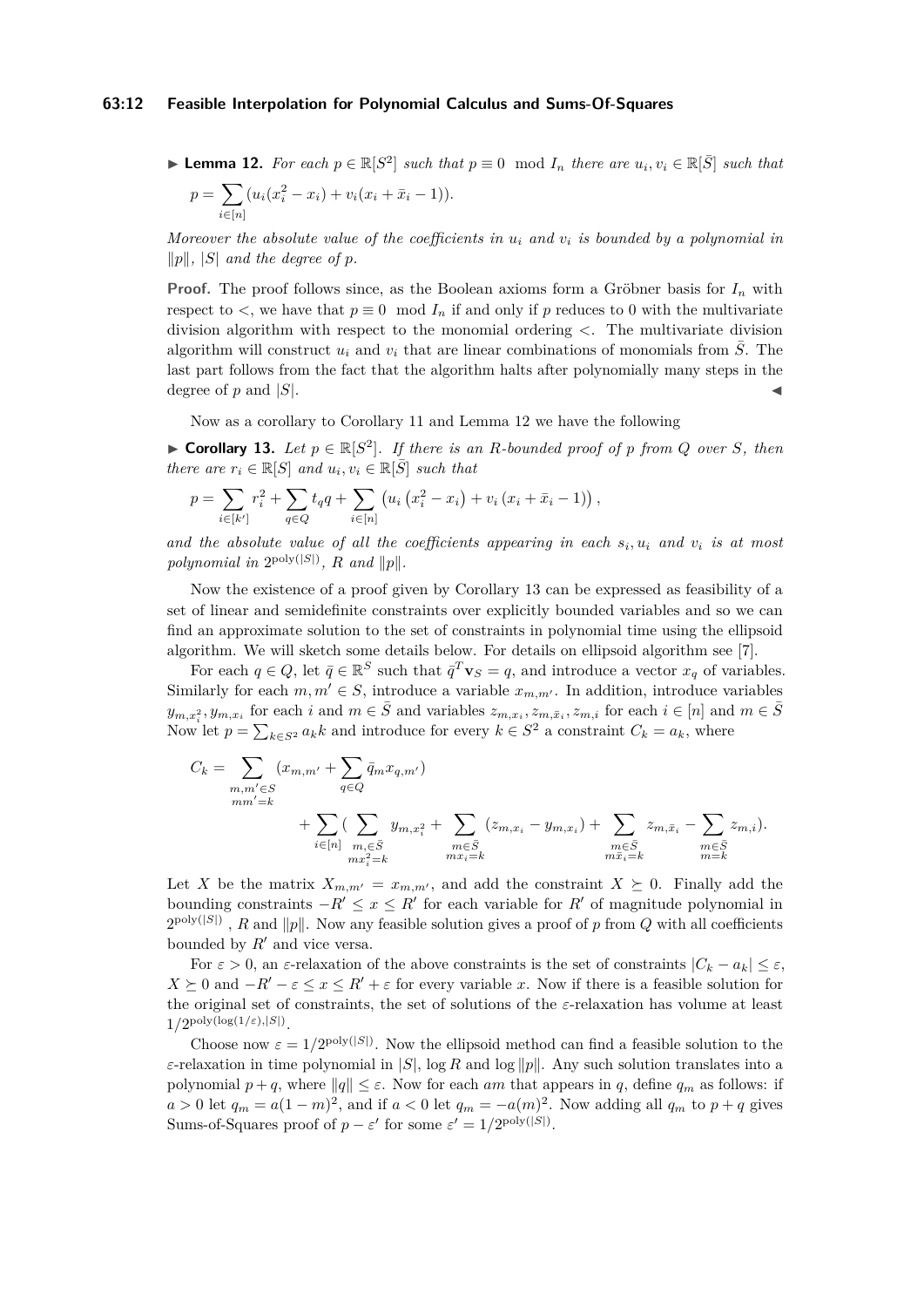# **4.4 Feasible interpolation**

Finally we obtain the feasible interpolation property for SOS as a corollary to Theorem [9](#page-8-0) and section [4.3.](#page-9-0) For the theorem below  $P(x, z)$  and  $Q(y, z)$  are sets of multilinear polynomials over Boolean variables, where *x, y* and *z* are disjoint sequences of variables.

<span id="page-12-4"></span> $\triangleright$  **Theorem 14.** Let  $P(x, z)$  and  $Q(y, z)$  be sets of multilinear polynomials. There is a *polynomial time algorithm that given an SOS-refutation of P*(*x, z*)∪*Q*(*y, z*) *and an assignment a to the variables z outputs an SOS-refutation of*  $P(x, a)$  *or an SOS-refutation of*  $Q(y, a)$ *.* 

# **5 Concluding remarks**

We have seen that both Polynomial Calculus and Sums-of-Squares admit a strong form of feasible interpolation. Using similar methods we can also prove that Sherali-Adams proof system admits equally strong feasible interpolation property. The proof can be obtained by a simple modification of the proof for Sums-of-Squares. The proof is actually considerably simpler since the problem of too large coefficients does not appear with Sherali-Adams proofs.

Sums-of-Squares proofs cannot admit monotone feasible interpolation, since the Clique-Coloring formulas have small Sums-of-Squares refutations. Pudlák and Sgall prove in [\[13\]](#page-13-6) that degree bounded Polynomial Calculus admits monotone feasible interpolation with respect to monotone polynomial programs. An interesting open question is whether one can prove monotone feasible interpolation for Polynomial Calculus with respect to monotone circuits.

We only prove feasible interpolation for SOS for sets of equality constraints. If there are inequality constraints, we can only prove a feasible disjunction property with respect to monomial size: if there is a refutation of  $P(x, z) \cup Q(y, z)$  of monomial size *s*, then for any *a* there is a refutation of  $P(x, a)$  or a refutation of  $Q(y, a)$  of monomial size  $O(s)$ . The problem is that we don't have nice counterparts of the *ε*-pseudoexpectations when we add inequality constraints.

Finally we want to emphasize that although we proved the feasible interpolation for Sums-of-Squares only over the {0*,* 1}-values, importantly the argument works also for Boolean values over the  $\pm 1$  basis.

#### **References**

- <span id="page-12-3"></span>**1** Paul Beame, Stephen A. Cook, Jeff Edmonds, Russell Impagliazzo, and Toniann Pitassi. The relative complexity of NP search problems. In Frank Thomson Leighton and Allan Borodin, editors, *Proceedings of the Twenty-Seventh Annual ACM Symposium on Theory of Computing, 29 May-1 June 1995, Las Vegas, Nevada, USA*, pages 303–314. ACM, 1995. [doi:10.1145/225058.225147](https://doi.org/10.1145/225058.225147).
- <span id="page-12-2"></span>**2** Maria Luisa Bonet, Carlos Domingo, Ricard Gavaldà, Alexis Maciel, and Toniann Pitassi. Non-automatizability of bounded-depth frege proofs. *Computational Complexity*, 13(1-2):47–68, 2004. [doi:10.1007/s00037-004-0183-5](https://doi.org/10.1007/s00037-004-0183-5).
- <span id="page-12-1"></span>**3** Maria Luisa Bonet, Toniann Pitassi, and Ran Raz. On interpolation and automatization for frege systems. *SIAM J. Comput.*, 29(6):1939–1967, 2000. [doi:10.1137/S0097539798353230](https://doi.org/10.1137/S0097539798353230).
- <span id="page-12-0"></span>**4** Matthew Clegg, Jeff Edmonds, and Russell Impagliazzo. Using the groebner basis algorithm to find proofs of unsatisfiability. In Gary L. Miller, editor, *Proceedings of the Twenty-Eighth Annual ACM Symposium on the Theory of Computing, Philadelphia, Pennsylvania, USA, May 22-24, 1996*, pages 174–183. ACM, 1996. [doi:10.1145/237814.237860](https://doi.org/10.1145/237814.237860).
- <span id="page-12-5"></span>**5** David A. Cox, John Little, and Donal O'Shea. *Ideals, Varieties, and Algorithms*. Undergraduate Texts in Mathematics. Springer, fourth edition, 2015. [doi:10.1007/978-3-319-16721-3](https://doi.org/10.1007/978-3-319-16721-3).